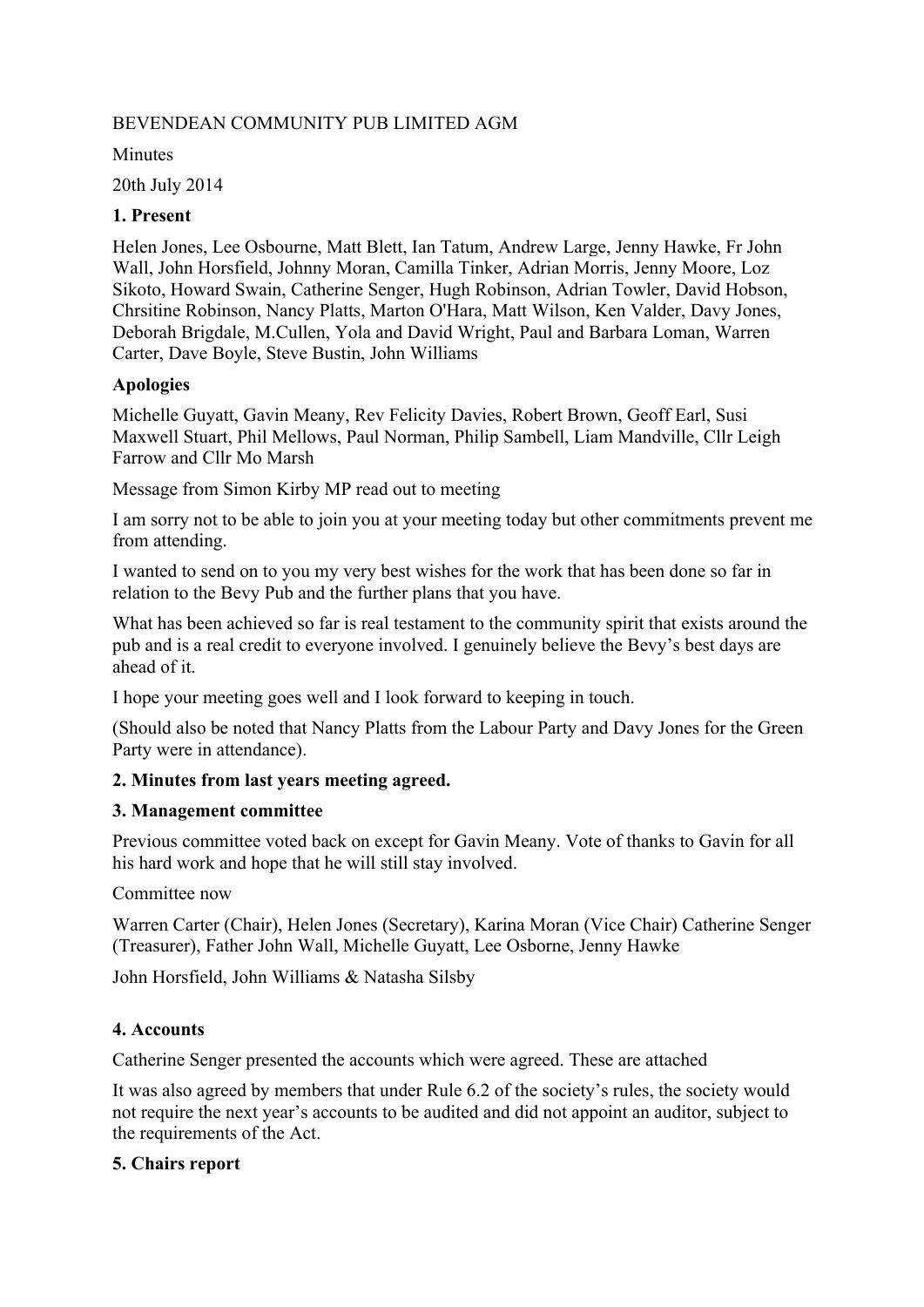Warren Carter outlined the progress since our last AGM we have made massive progress in re-opening the Bevy.

"As you can see, the place has been transformed from a bomb-site to a fantastic multipurpose space that's almost ready for business thanks to shareholders money, donations, fundraising and a £130,000 grant from the Social Investment Business. We were picked from 210 other organisations because what they could see we are trying to do is unique. The first co-op on a housing estate in the UK but so much more than a pub. We had 25 letters of support we submitted with the bid including from the local Brownies, Albion in the community, residents groups, NHS and the Repair Cafe showing all the different activities that will be happening to help make us a success.

We now have a bar generously donated by Jamie Hooper and put in for free by local builders. We have a license and thank you to shareholder Sarah Walsgrove for helping us with that.

We have also just been successful in winning an interest free 30k loan from SE Assist which is backed by Legal and General to support new businesses with a social agenda. We will also get 3 years of financial mentoring to help us.

We also should thank our landlords East Brighton Trust for supporting us along the way and offering us two years rent free why we get established.

But in a way, so many people have helped us, we'd be here all night if we mentioned them all. But i'd also like to thank are hard working committee for the endless meetings, the relentless decorating to save cash – i'm sure if you put all the Bevy meetings together they would go round the world twice.

So just when are we going to open the bloody thing?

Certain items came up when we started building work that cost us more than we budgeted for such as the largest vent system known to man. But we are near the finishing line.

In fact we are just rewriting our business plan, business forecasts, writing job specs and legal documents that are boring but essential to opening a successful business that will not only give people somewhere to meet, but also bring jobs, training and money into our estate.

We still want people to buy shares to help us raise the extra cash.

We also have a wish list of materials.

Shareholders will be get to special discount nights and an invite to monthly beer tasting evenings where they will get to choose some of the beers we sell. We will also be requiring on your input on how what happens

No doubt, our next AGM will be celebrated with beers & tea from our bar.

Thank you for coming along and please stay after the meeting for a drink, chat and a tour."

Helen Jones also made the point that no committee member has been paid a penny for all the work that has gone in. She explained that once pub is open the committee will support and manage the pub manager, who will be paid to manage day to day running of the building.

#### **AOB**

We have regular workdays every Sunday at the pub. Please let us know if you can help. Even if you are not on the committee there is plenty for people to get involved in.

Question on shareholders. You do not have to be a shareholder to be served in the pub or cafe although being a shareholder will give you special incentives, such as shareholders evenings